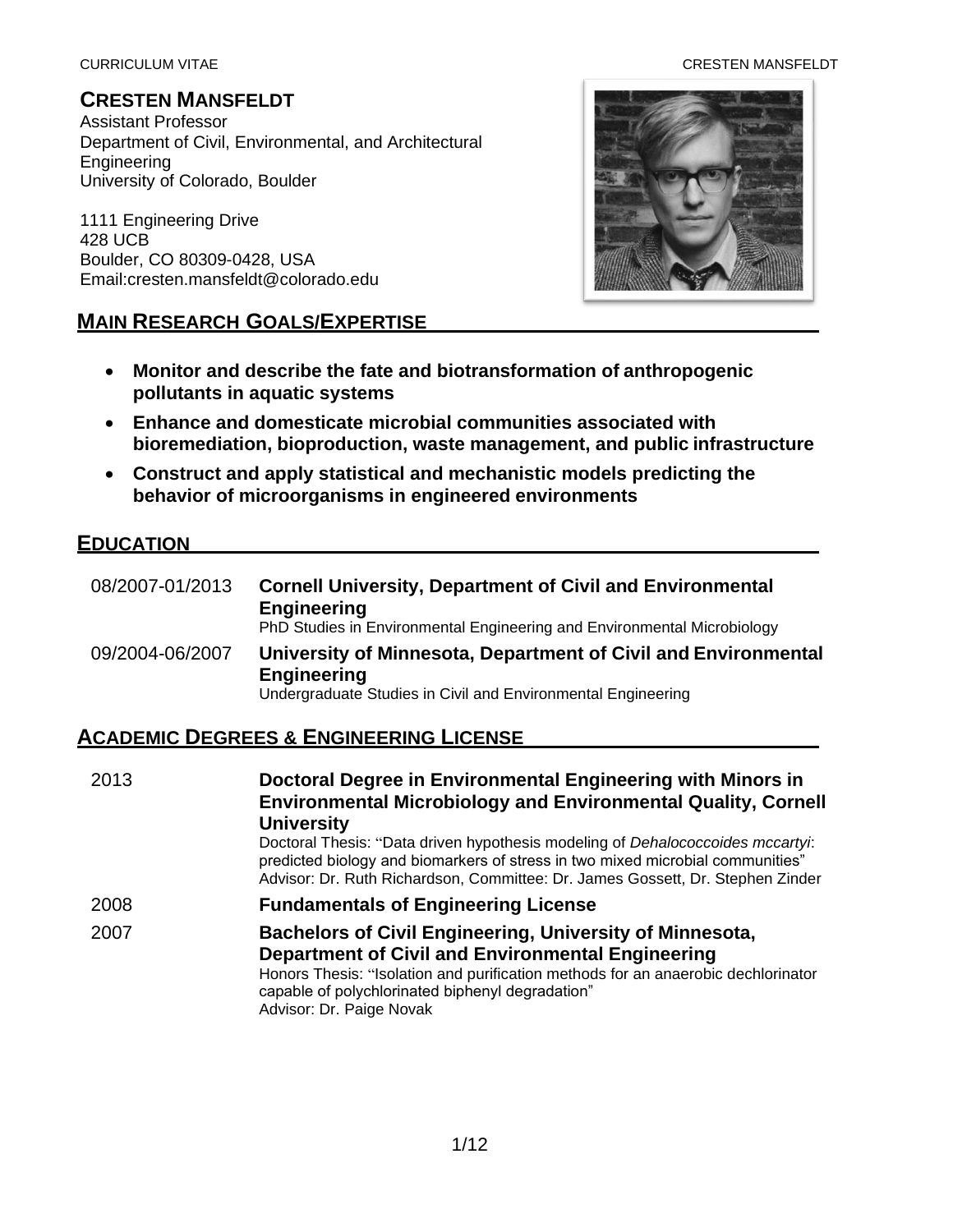#### **PROFESSIONAL EXPERIENCE**

| 07/2019-Current | University of Colorado Boulder, Department of Civil,<br><b>Environmental, and Architectural Engineering</b><br><b>Assistant Professor</b>                                          |
|-----------------|------------------------------------------------------------------------------------------------------------------------------------------------------------------------------------|
| 10/2015-06/2019 | <b>Swiss Federal Institute of Aquatic Science and Technology</b><br>(Eawag), Department of Environmental Chemistry<br>Postdoctoral research position, Advisor: Dr. Kathrin Fenner  |
| 12/2012-04/2015 | <b>Cornell University, Department of Biological and Environmental</b><br><b>Engineering (BEE)</b><br>Postdoctoral research position, Advisors: Dr. Beth Ahner, Dr. Ruth Richardson |
| 08/2014-08/2015 | <b>Vireo Quantum Instruments</b><br>Startup-based research position                                                                                                                |
| 02/2013-09/2015 | <b>American Journal of Experts</b><br><b>Contracted Editor</b>                                                                                                                     |
| 05/2011-07/2011 | Helmholtz Zentrum für Umweltforschung (UFZ)<br>Visiting researcher during PhD studies                                                                                              |
| 08/2007-12/2012 | <b>Cornell University, Department of Civil and Environmental</b><br><b>Engineering (CEE)</b><br>Graduate student research assistant                                                |
| 08/2006-08/2007 | University of Minnesota, Department of Civil and Environmental<br><b>Engineering</b><br>Undergraduate student research assistant                                                   |
| 05/2006-08/2006 | <b>National Institute of Standards and Technology</b><br>Summer Undergraduate Research Fellow (SURF)                                                                               |
| 04/2005-05/2006 | University of Minnesota, Department of Civil and Environmental<br><b>Engineering</b><br>Undergraduate student research assistant                                                   |

#### **EXTERNAL RESEARCH GRANTS**

07/2021-06/2024 Environmental Protection Agency EPA-2020-STAR-C2 Early Career, Sole PI, \$337,616, "EcoGenoRisk: identifying Potential Ecological Risks Posed by a Novel Genome

#### **INTERNAL RESEARCH EFFORTS**

07/2020-12/2021 University of Colorado Boulder Pandemic Response Sole PI, \$614,862, On-Campus sewer monitoring for SARS-CoV-2 prevalence.

#### **AWARDS & EDUCATIONAL GRANTS**

2021 **Sterns Faculty Staff Service Award** University of Colorado Boulder, Alumni Association; In recognition for participation on the Pandemic Response Science Team

#### 2021 **Departmental Service Award**

University of Colorado Boulder, Department of Civil, Environmental and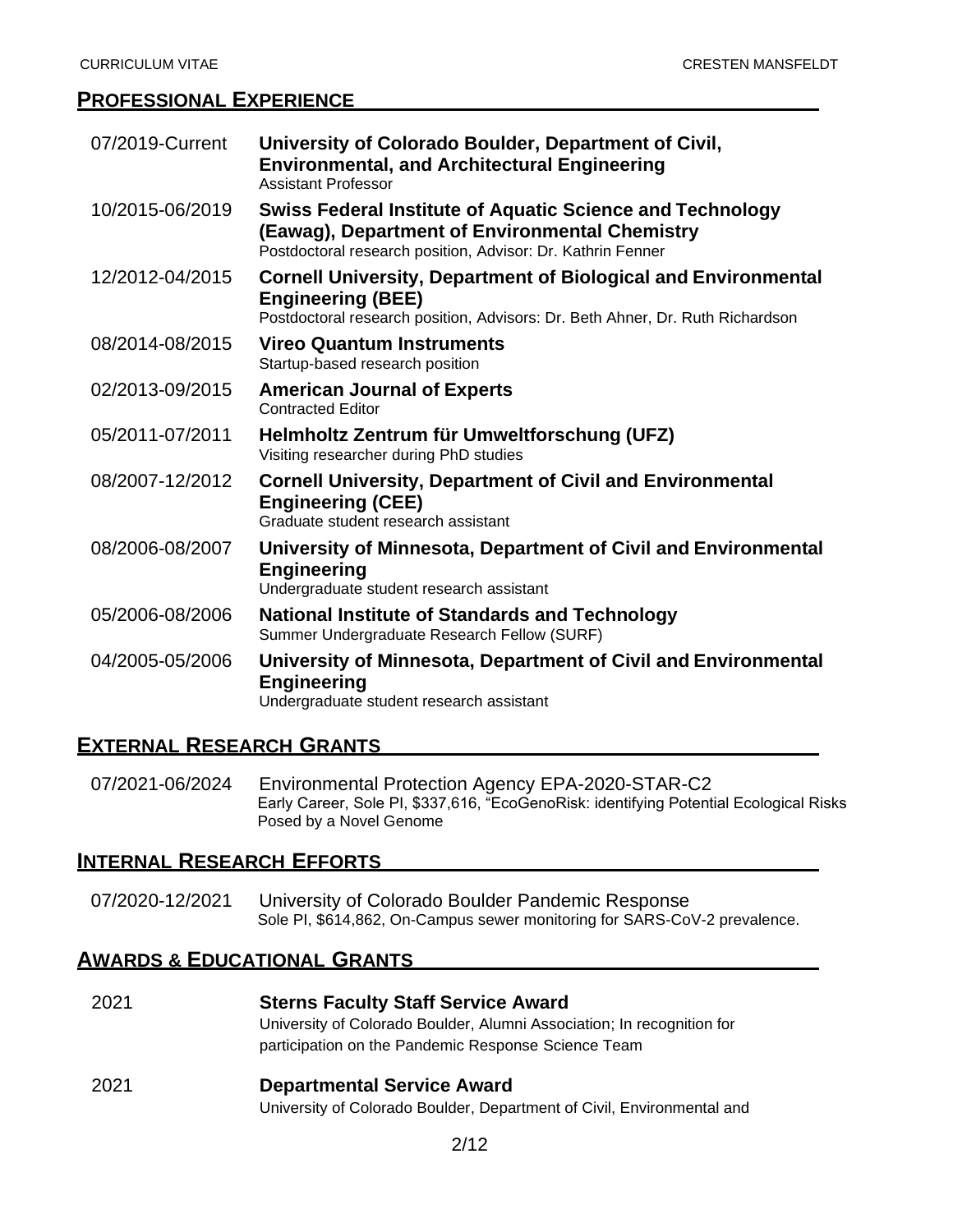Architectural Engineering

| 2018 | <b>Best Student/PostDoc Poster Prize</b><br>Gordon Research Conference: Environmental Sciences - Water                             |
|------|------------------------------------------------------------------------------------------------------------------------------------|
| 2011 | <b>Graduate School International Research Fellowship</b><br><b>Cornell University</b>                                              |
| 2011 | <b>Biogeochemistry and Biocomplexity Small Grant</b><br><b>Cornell University</b>                                                  |
| 2008 | <b>Graduate Research Fellowship (GRF)</b><br>National Science Foundation (NSF)                                                     |
| 2007 | <b>Olin Fellowship</b><br><b>Cornell University</b>                                                                                |
| 2007 | Claire and Simon Benson Award - Outstanding Undergraduate<br>University of Minnesota, Dept. of Civil and Environmental Engineering |
| 2007 | Summa Cum Laude with Highest Honors (GPA 3.987/4.0)<br>University of Minnesota                                                     |
| 2004 | University of Minnesota Maroon and Gold Fellowship                                                                                 |
|      |                                                                                                                                    |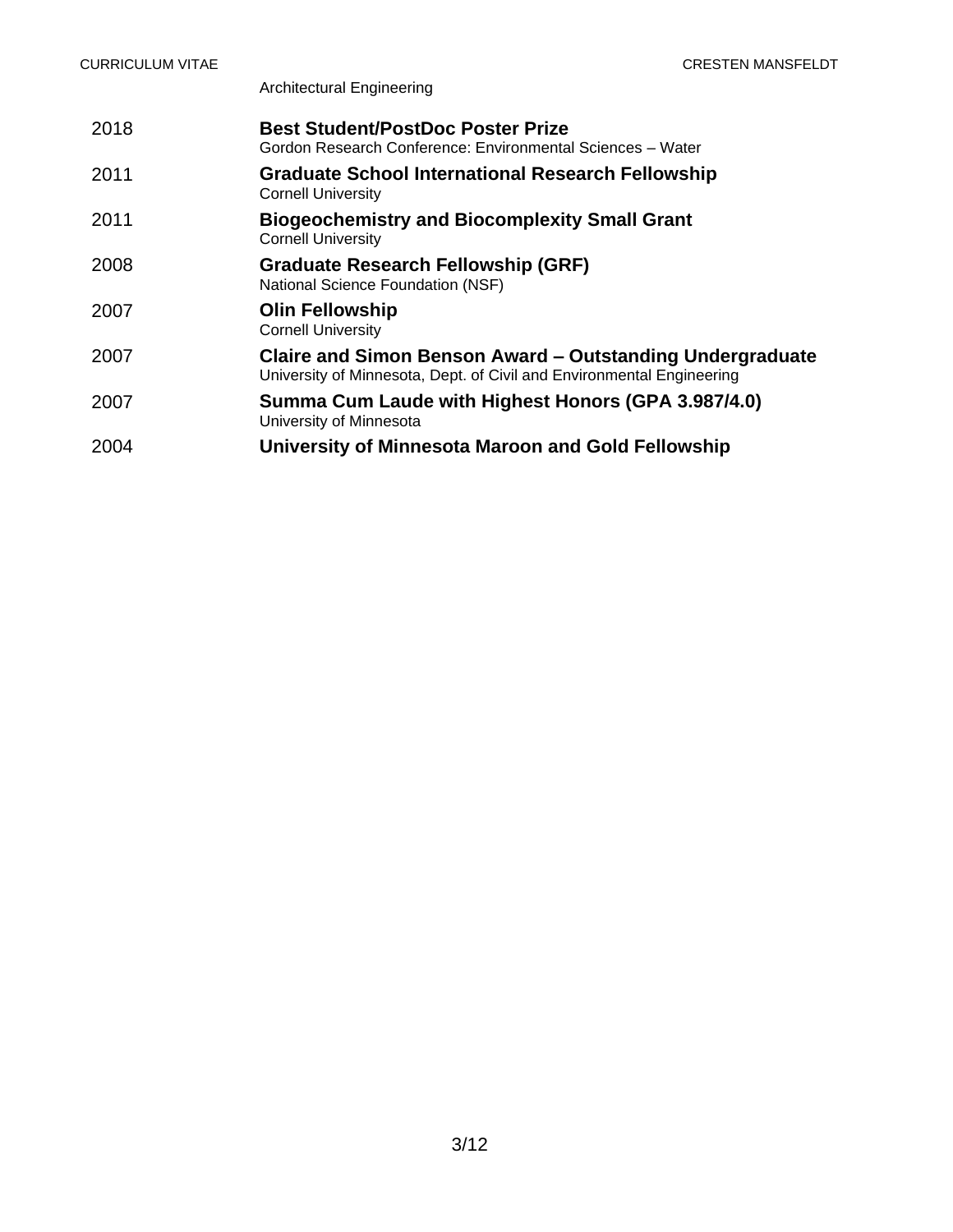# **TEACHING**

#### **CLASSROOM BASED INSTRUCTION**

| 2019-Current |                                         | <b>University of Colorado - Boulder</b> |                                                                                                                                                                     |  |  |
|--------------|-----------------------------------------|-----------------------------------------|---------------------------------------------------------------------------------------------------------------------------------------------------------------------|--|--|
|              | <b>Fall 2021</b>                        |                                         | Spring 2020, 2021 CVEN 4834/5544 - Solid Waste                                                                                                                      |  |  |
|              |                                         | Fall 2019,2020                          | CVEN 5484 – Applied Microbiology and Toxicology                                                                                                                     |  |  |
|              | Spring 2021                             |                                         | EVEN 4484 - Introduction to Microbiology                                                                                                                            |  |  |
| 2016-2019    |                                         |                                         | <b>Swiss Federal Institute of Aquatic Science and Technology</b><br>(Eawag), Department of Environmental Chemistry<br>Practical Uchem Multivariate Analysis Seminar |  |  |
| 2008-2013    | <b>Cornell University</b>               |                                         |                                                                                                                                                                     |  |  |
|              | <b>Teaching Assistant (Instructor):</b> |                                         |                                                                                                                                                                     |  |  |
|              | 2013                                    |                                         | <b>CEE4510 Microbiology for Environmental Engineers</b>                                                                                                             |  |  |
|              |                                         |                                         | 2012 CEE4530 Laboratory Research in Environmental Engineering                                                                                                       |  |  |
|              | 2011                                    |                                         | R Data Analysis Seminar Series for Graduate Students                                                                                                                |  |  |
|              | 2010                                    |                                         | <b>ENGR 1060 Explorations in Engineering</b>                                                                                                                        |  |  |
|              | <b>Teaching Assistant (Grader):</b>     |                                         |                                                                                                                                                                     |  |  |
|              | 2010                                    |                                         | CEE 4510 Microbiology for Environmental Engineers                                                                                                                   |  |  |
|              | 2010                                    |                                         | CEE 3510 Environmental Quality Engineering                                                                                                                          |  |  |
|              | 2009                                    |                                         | CEE 6550 Mixing, Transport, and Transformation in the<br>Environment                                                                                                |  |  |
|              | 2009                                    |                                         | CEE 3510 Environmental Quality Engineering                                                                                                                          |  |  |
|              | 2008                                    |                                         | CEE 6530 Water Chemistry in Environmental Engineering                                                                                                               |  |  |

### **RESEARCH BASED INSTRUCTION**

#### **University of Colorado - Boulder**

Supervisor of seventeen undergraduate students, 6 post baccalaureate students, 2 lab technicians, and 2 PhD students.

Undergraduate Students

• Michaela Alkire, Claire Butler, Elle Coe, Nicolas Freeman, Heidi Heuer, Madeline Karr, Sara Key, Jeffery Jones, Keaton Jones, Kamila Khojalakova, Kiersten Maxwell, Lauren Nelson, Nikolas Ortega, Emily Saldana, Lewis Salveson, Rachel Shea, Trace Shimek, Samiha Singh, Kate Tomlinson, Jorge Vargas-Barriga, Bailey Vigil, Julia Witteman (all completed 2021)

Post Baccalaureate Students

• Jacob Lilienfeld, Shelby Litton, John Maggi, Kerry O'Connor, Kevin Pulley, Breanna Real, Paul Wilkerson, Gordon Zak (all completed 2021)

Lab Technicians

• Antonio Feula, Jennifer Liebig (both Jan – May 2021)

PhD Students

• William Johnson, Anna Ulanova, Katelyn Reeves (on leave)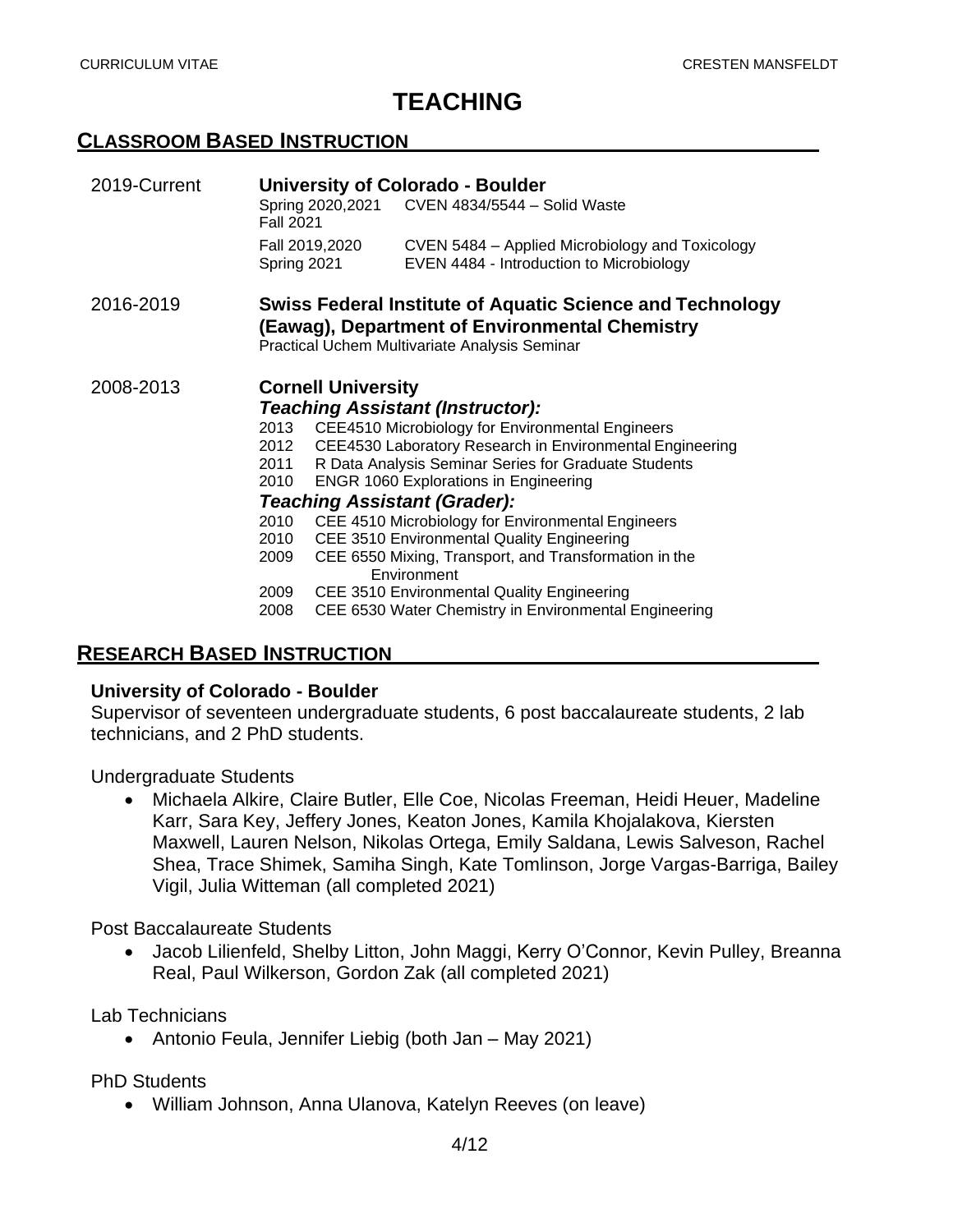#### **Swiss Federal Institute of Aquatic Science and Technology (Eawag), Department of Environmental Chemistry**

Supervisor of two master theses at ETH Zürich

- Marcel Müller, 2018 "Cometabolic Biotransformation of Micropollutants using Pure Enzymes." Continuing as an ETH PhD Student.
- Matteo Fermini, 2018 "Ion Trapping in Protozoa: Evaluation of a Competitive Relationship between Amine-Containing Micropollutants and Ammonia"

#### **Cornell University**

Supervisor of two undergraduate students

- Garrett Debs, 2012-2014, "Characterization of a Mixed Culture of *Dehalococcoides*  containing Strains from the Commercial KB1 and Cornell's Donna Culture" Honors thesis. Current Yale PhD Student.
- Michael Kuan, 2015, Summer Research, focusing on the assembly of *Chlorella* transcriptomes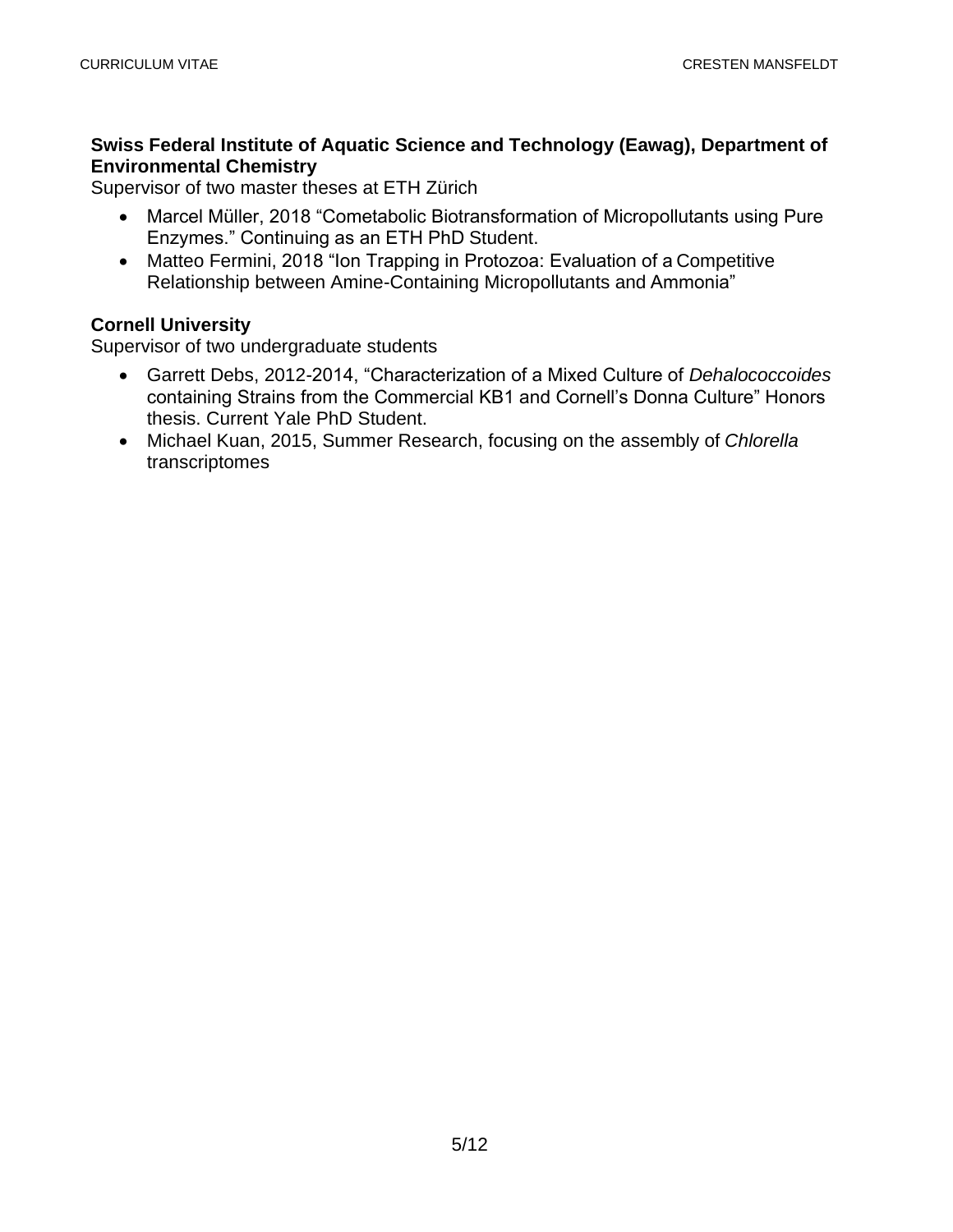# **COMMUNITY ENGAGEMENT**

## **OUTREACH & VOLUNTEER ACTIVITIES**

| 2020-Current | <b>AEESP Distinguished Lecture Committee Member</b>                                                                                                            |
|--------------|----------------------------------------------------------------------------------------------------------------------------------------------------------------|
| 2020-Current | <b>Front Range CDPHE Funded Wastewater-Based</b><br><b>Epidemiology SARS-CoV-2 Collective Committee Member</b>                                                 |
| 2020-2021    | <b>University of Colorado COVID Testing Committee Member</b>                                                                                                   |
| 2020         | <b>CEAS Sanitation and PPE Committee Member</b>                                                                                                                |
| 2019-2020    | <b>CU Boulder EVEN Grad Program Committee Member</b>                                                                                                           |
| 2019-Current | <b>CU Boulder CEAE Grad Program Committee Member</b>                                                                                                           |
| 2016-2019    | <b>Vice Chair</b><br>Vote-from-Abroad, Democrats Abroad Switzerland Chapter                                                                                    |
| 2018         | <b>Discussion Panelist Member</b><br>Kantonsschule Wohlen                                                                                                      |
| 2011-2013    | <b>Seminar Committee Member</b><br>Cornell University Biogeochemistry, Environmental Science, and Sustainability<br><b>Graduate Student Association (BESS)</b> |
| 2012         | <b>Small Grant Review Board Member</b><br><b>Cornell University BESS</b>                                                                                       |
| 2007-2012    | <b>Civil and Environmental Engineering Representative</b><br>Cornell University Graduate and Professional Student Assembly (CU GPSA)                           |
| 2011-2012    | <b>Provost's NYC Tech Campus Graduate Advisory Committee</b><br><b>Member</b>                                                                                  |
| 2010-2011    | <b>President, CU GPSA</b>                                                                                                                                      |
| 2009-2010    | <b>Student Advocacy Chair, CU GPSA</b>                                                                                                                         |
| 2008-2010    | Faculty Senate Liaison, CU GPSA                                                                                                                                |
| 2009-2010    | Student Advocacy Chair, CU GPSA                                                                                                                                |
| 2009-2010    | <b>Childcare Subcommittee Member</b><br><b>Cornell University</b>                                                                                              |
| 2008-2009    | <b>Cornell Campus Planning Committee Member</b><br><b>Cornell University</b>                                                                                   |
| 2008-2010    | <b>Social Chair</b><br>Cornell University, Civil and Environmental Engineering GSA                                                                             |
| 2010         | <b>Expanding Your Horizons Volunteer</b><br><b>Cornell University</b>                                                                                          |
| 2005-2007    | <b>Undergraduate Peer Advisor</b><br>University of Minnesota                                                                                                   |
| 2006-2007    | <b>Tau Beta Pi Engineering Honors Society Treasurer</b><br>University of Minnesota                                                                             |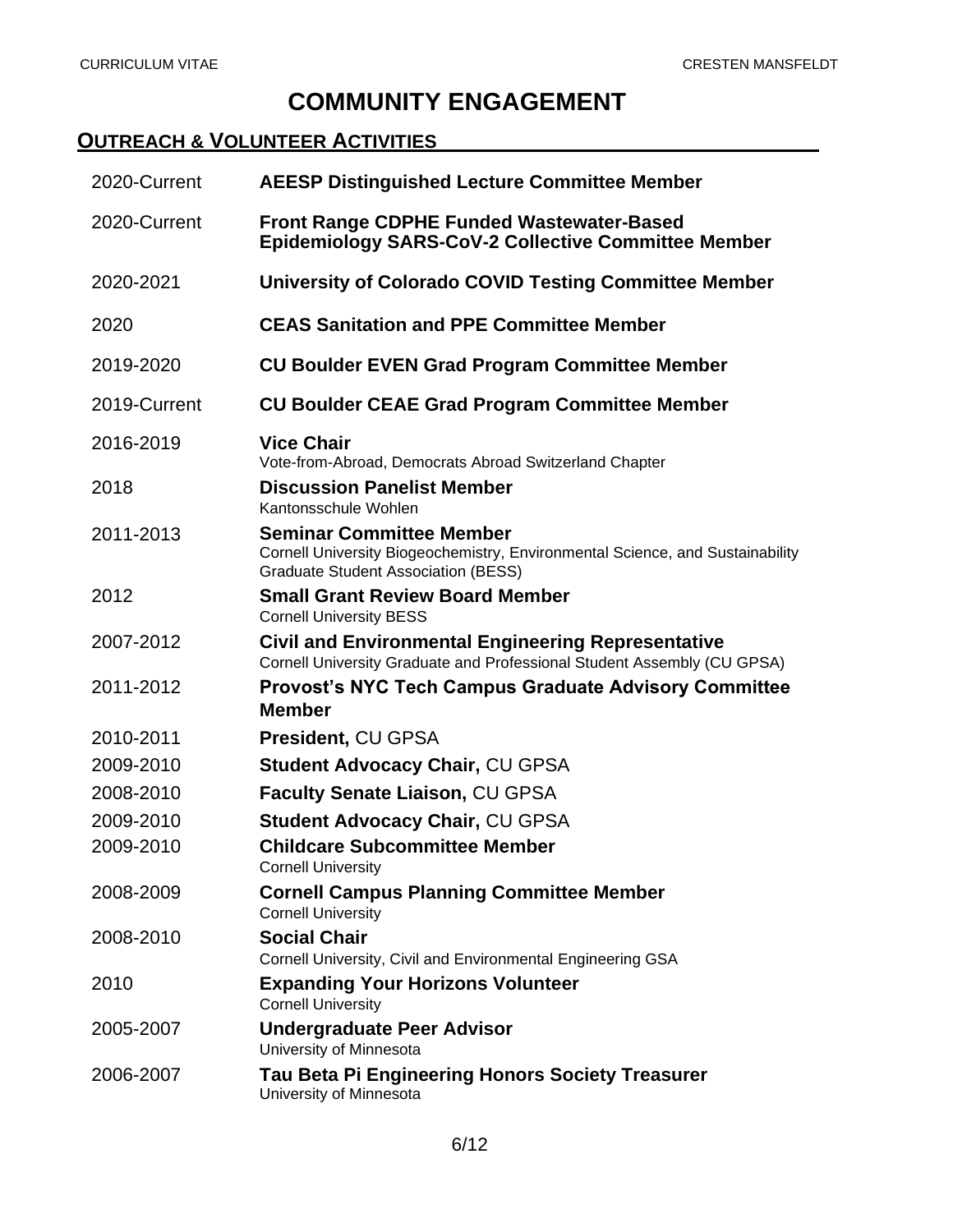### **CONFERENCE ORGANIZATION**

| 2020: | <b>Reconnecting Environmental Assistant Professors</b> |
|-------|--------------------------------------------------------|
| 2010: | <b>Cornell Engineering Research Conference (CERC)</b>  |
| 2010: | Ithaca Ignite                                          |

## **PEER REVIEWING ACTIVITIES**

National Science Foundation ECO-CBET Grant Review Panel Dec 2021, Natural Sciences and Engineering Research Council of Canada, Engineering Science and Technology (ES&T), Water Research, Chemosphere, Water and Environment Journal, Environmental Science: Water Research & Technology, Journal of Hazardous Materials, Biotechnology for Biofuels, Journal of Applied Phycology, Applied Microbiology and Biotechnology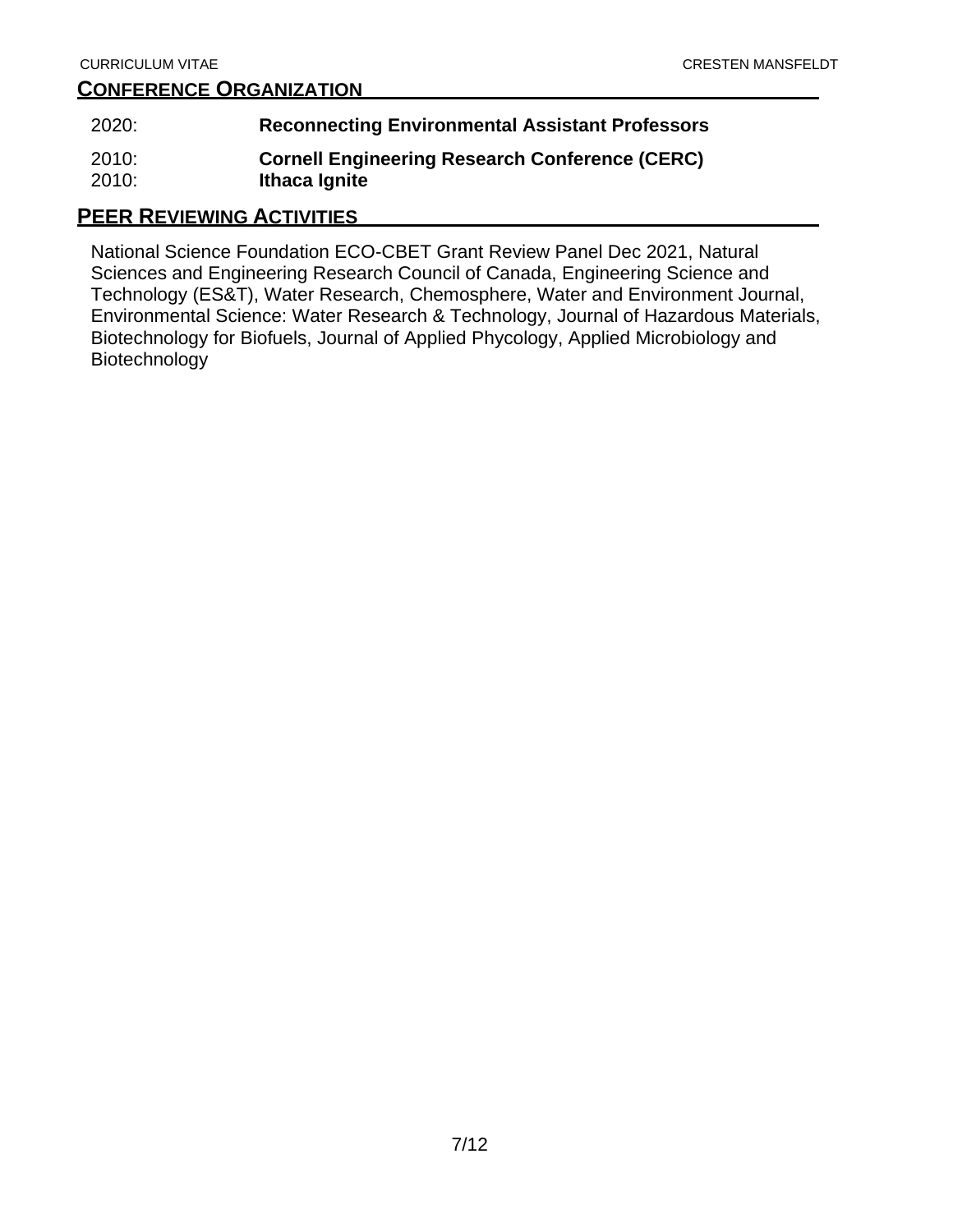## **SELECTED PRESENTATIONS**

#### **INVITED SPEAKER**

- Mansfeldt, C. *Squishy Infrastructure: Balancing Risks and Rewards in the Built Environment Microbiome.* Oct 27, **2021**. Penn State Microbiome Seminar Series (In Person)
- Mansfeldt, C. *Balancing the Utility of Wastewater Surveillance with the Ethics of Privacy.* Sept 10, **2021**. University of Colorado Boulder EVEN Friday Seminar Series
- Mansfeldt, C. *Structuring EcoGenoRisk: Bioinformatic Mining of Expanding Genomic Databases to Predict Ecological Hazards and Risks.* July 28, **2021**. Environmental Protection Agency Novel Biotech Workshop.
- Mansfeldt, C. *CUSew: On Campus Sewage Monitoring for SARS-CoV-2* May 12, **2021**. RCN NSF WBE Consortium Seminar Series
- Mansfeldt, C. *Informative Rivers:Microbiomes in Sewers from Source to Release* April 22, **2021**. Microbiome Centers Consortium Seminar Series.
- Mansfeldt, C. *The Medium is the Message : Managing the Information Content of Waste* March 2, **2021**. Arizona State University Environmental Engineering Seminar Series.
- Mansfeldt, C. *Where do you end?* February 26, **2021**. American Water Resources Association Colorado Section (AWRA-CO)
- Mansfeldt, C. *CUSew: Monitoring Campus Community Health Down the Drain*. December 15, **2020**. South Platte Coalition for Urban River Evaluation Joint Board/Monitoring Committee Meeting.
- Mansfeldt, C., Bjorkman, K. *Detection: How can Dorm Wastewater Testing Complement Individual Monitoring?* November 20, **2020**. BioFroniters Fall Meeting, University of Colorado Boulder.
- Mansfeldt, C. *CUSew: Campus Sewer Monitoring for SARS-CoV-2*. November 20, **2020**. Front Range American Biological Safety Association Meeting.
- Mansfeldt, C. *Campus Wastewater Monitoring Keeps COVID-19 in Check*. October 16, **2020**. Chancellor's Parent Leadership Society Board Meeting, University of Colorado Boulder.
- Mansfeldt, C. *Life, On-Campus Wastewater Monitoring*. August 12, **2020**. CU Boulder COVID Research Solutions for Campus: Health assessment, surveillance and testing; University of Colorado Boulder
- Mansfeldt, C. *Life, Death, and the Accidental Sponge : Activated Sludge in the 21st Century*. March 6, **2020**. Environmental Engineering Seminar, Colorado School of Mines.
- Mansfeldt, C. *Learning from Ecology: Identifying the fate of trace organic contaminants in municipal activated sludge*. September 18, **2019**. CIRES Center of Microbial Exploration Seminar, University of Colorado Boulder.
- Mansfeldt, C. *Manipulating and modelling the activated sludge microbial community to clarify the fate of trace organic contaminants*. March 26, **2019**. University of Newcastle
- Mansfeldt, C., Achermann, S., Walser, J.C., Johnson, D., & Fenner, K. *The influence of the microbial residence time on the taxonomic and functional composition of microbial communities*. September 11, **2018**. ETH Zürich Genomics Diversity Center (GDC) Symposium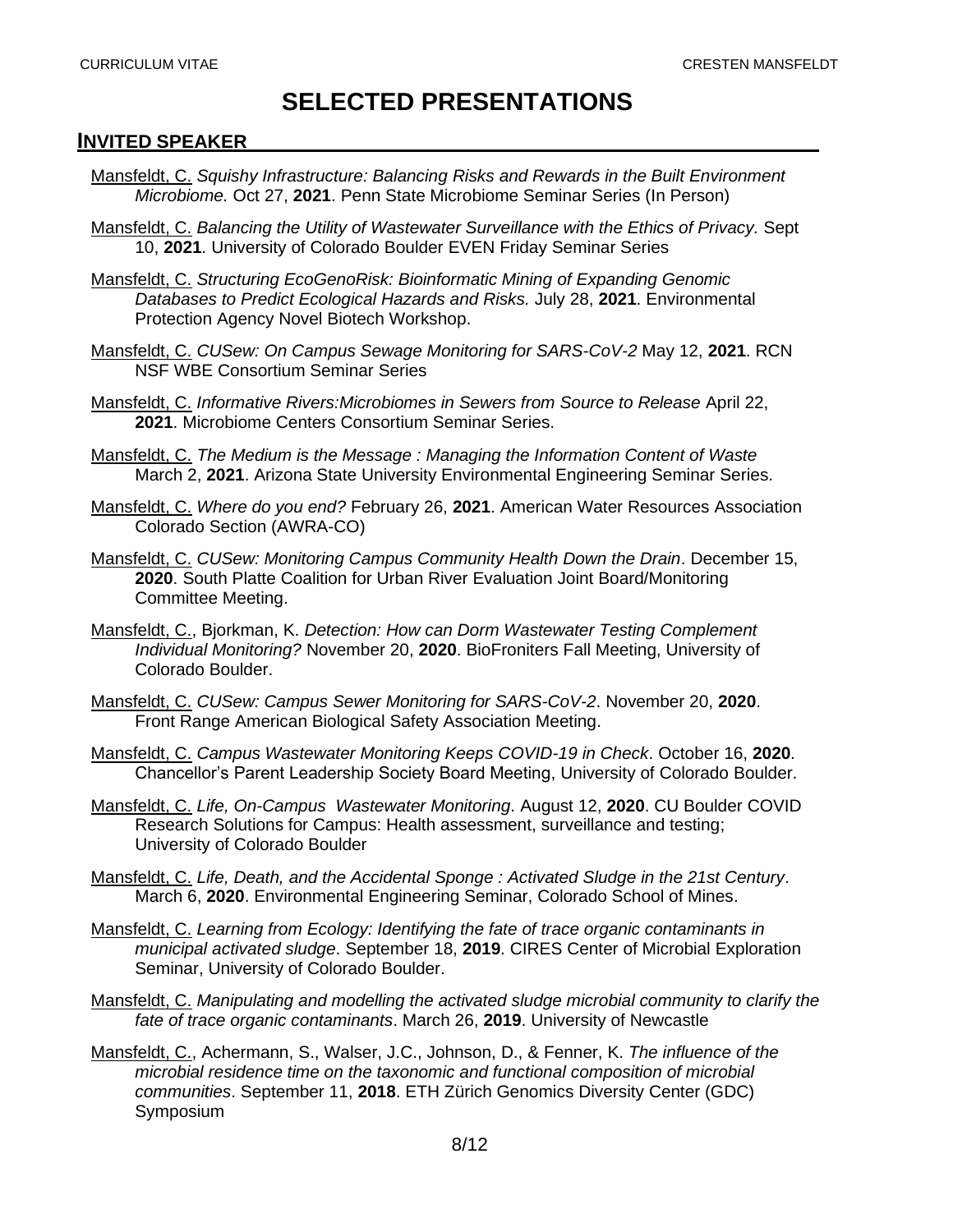#### **CONFERENCE**

- Mansfeldt, C. *CUSew: Campus Sewer Monitoring for SARS-CoV-2.* Oral Presentation. Jan 8 **2021**. TheSTATConference, Denver, Colorado.
- Mansfeldt, C., Fermini, M., Vogler, B., & Fenner, K. *Entwined factors: the influence of ammonia on protozoa's interaction with trace organic contaminants*. Oral Presentation. April 28 – May 3 **2019**. TransCon2019, Ascona, Switzerland.
- Mansfeldt, C., Achermann, S., Walser, J.C., Johnson, D., & Fenner, K. *The influence of the meancell residence time on community composition and micropollutant biotransformation*. Poster Presentation. June 23-29, **2018**. Gordon Research Conference and Seminar: Environmental Sciences – Water. Holderness, New Hampshire, United States of America.
- Mansfeldt, C., Achermann, S., Vogler, B., Bianco, V., & Fenner, K. *Sulfonamide biotransformation: Transformation product elucidation and linked gene-transcript identification*. Oral Presentation. September 17-20, **2017**. Micropol2017, Vienna, Austria.
- Mansfeldt, C., Achermann, S., Udert, K., Vogler, B., Joss, A., & Fenner, K. *Micropollutant profiles and biotransformation capabilities of aerobic reactors treating domestic urine*. Poster Presentation. March 7-8, **2017**. ATHENE Workshop, Koblenz, Germany.
- Mansfeldt, C., Achermann, S., Udert, K., Kipf, M., Latino, D., Joss, A., & Fenner, K. *Linking the bacterial community succession in an aerobic reactor treating urine to the time-varying biotransformation of micropollutants*. Poster Presentation. August 21-26, **2016**. International Society of Microbial Ecology – ISME16, Montreal, Canada.
- Mansfeldt, C., Heavner, G., Rowe, A., & Richardson, R. *Stress Responses Detected in the Transcriptomes and Proteomes of* Dehalococcoides mccartyi *strains*. Poster Presentation. May 17-20, **2014**. American Society of Microbiology General Meeting. Boston, Massachusetts, United States of America.
- Mansfeldt, C., & Richardson, R. *The Art and Comics of Environmental Engineering*. Poster Presentation. July 14-16, **2013**. Association of Environmental Engineering and Science Professors National Meeting. Golden, Colorado, United States of America.
- Mansfeldt, C., Heavner, G., Rowe, A., Richardson, R., Church, B., & Hayette, H. *Modeling gene interactions with experimental parameters for* Dehalococcoides ethenogenes *strain 195*. Poster Presentation. June 16-19, **2012**. American Society of Microbiology General Meeting. San Francisco, California, United States of America.
- Mansfeldt, C., Richardson, R., Heavner, G., Rowe, A., Hug, L., Edwards, E., Church, B., & Hayette, H. *Comparing network reconstructions of two* Dehaloccocoides *species in mixed culture*. Poster Presentation. June 16-19, **2012**. American Society of Microbiology General Meeting. San Francisco, California, United States of America.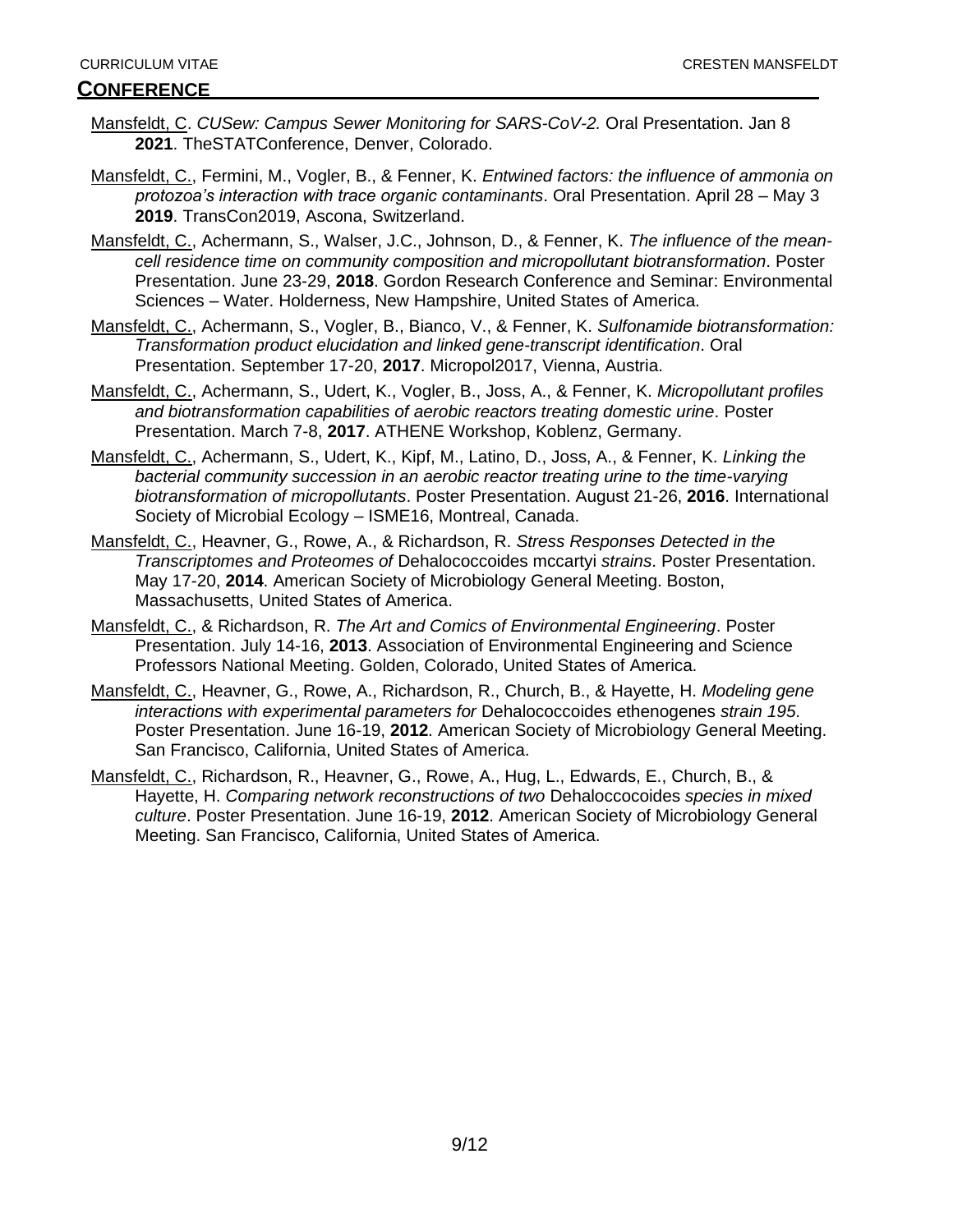## **PUBLICATIONS & PATENTS**

#### **PUBLICATIONS:**

- Reeves, K, Liebig, J., Feula, A., Saldi, T., Lasda, E., Johnson, WJ, Lilienfeld, J, Maggi, J.R., Pulley, K., Wilkerson, PJ, Real, B, Zak, G, Davis, JC, Fink, MR, Gonzalez, P, Hager, CR, Ozeroff, C, Tat, KL, Alkire, ML, Butler, CE, Coe, E, Darby, J, Freeman, N, Heuer H, Jones, JR, Karr, M, Key, S, Maxwell, K, Nelson, L, Saldana, EM, Salveson, L, Shea, R, Tomlinson, K, Vargas-Barriga, J, Vigil, B, Brisson, G, Parker, R, Leinwand, LA, Bjorkman, KK, and Mansfeldt, C. **2021**. High-resolution within-sewer SARS-CoV-2 surveillance facilitates informed intervention. *Water Research.* 204: 117613.
- McClary-Gutierrez, J. S., Aanderud, Z. T., Al-Faliti, M., Duvallet, C., Gonzalez, R., Guzman, J., Holm, R., Jahne, M., Kanor, R., Katsivelis, P., Kuhn, K., Langan, L., Mansfeldt, C., McLellan, S., Grijalva, L., Murnane, K., Naughton, C., Pakman, A., Paraskevopoulos, S., Radniecki, T., Roman, F., Shrestha, A., Stadler, L., Steele, J., Swalla, B., Vikesland, P., Wartell, B., Wilusz, C., Wong, J., Boehm, A., Halden, R., Bibbly, K., & Vela, J. D. **2021**. Standardizing data reporting in the research community to enhance the utility of open data for SARS-CoV-2 wastewater surveillance. *Environmental Science: Water Research & Technolog*y, 7(9), 1545-1551.
- Mansfeldt, C., Deiner, K., Mächler, E., Fenner, K., Eggen, R., Schönenberger, U., Johnson, D., Walser, J., and Altermatt, F. **2020**. Bacterial community shifts in streams receiving treated wastewater effluent. *Science of the Total Environment.* 709, p.135727. DOI:10.1016/j.scitotenv.2019.135727
- Achermann, S., Mansfeldt, C., Johnson, D., and Fenner K. **2019**. Relating metatranscriptomic profiles to the micropollutant biotransformation potential of complex microbial communities. *Environmental Science & Technology.* 54.1: 235-244. DOI:10.1021/acs.est.9b05421
- Mansfeldt, C., Achermann, S., Men, Y., Walser, J., Villez, K., Joss, A., Johnson, D., and Fenner, K. **2019**. Microbial residence time is a controlling parameter of the taxonomic and functional-enzyme composition of microbial communities. *ISMEJ*. 13(6), 1589. DOI: 10.1038/s41396-019- 0371-6
- Heavner, G., Mansfeldt, C., Wilkins, M., Nicora, C., Debs, G., Edwards, E., & Richardson, R. **2019**. Detection of organohalide-respiring enzyme biomarkers at a bioaugmented TCE-contaminated field site. Frontiers in Microbiology, 10.
- Achermann, S., Falås, P., Joss, A., Mansfeldt, C., Men, Y., Vogler, B., & Fenner, K. **2018**. Trends in micropollutant biotransformation along a solids retention time gradient. *Environmental Science & Technology*. 52(20):11601–11611. DOI:10.1021/acs.est.8b02763
- Achermann, S., Bianco, V., Mansfeldt, C., Vogler, B., Kolvenbach, B., Corvini, P., & Fenner, K. **2018**. Biotransformation of sulfonamide antibiotics in activated sludge: The formation of pterin-conjugates leads to sustained risk. *Environmental Science & Technology*, 52(11):6265-6274. DOI:10.1021/acs.est.7b06716
- Heavner, G., Mansfeldt, C., Debs, G., Hellerstedt, S., Rowe, A., & Richardson, R. **2018**. Biomarkers' responses to reductive dechlorination rates and oxygen stress in bioaugmentation culture  $KB-1<sup>TM</sup>$ . *Microorganisms*, 6(1):13. DOI:10.3390/microorganisms6010013
- Richter, L., Mansfeldt, C., Kuan, M., Cesare, A., Menefee, S., Richardson, R., & Ahner, B. **2018**. Altered microbiome leads to significant phenotypic and transcriptomic differences in a lipid accumulating chlorophyte. *Environmental Science & Technology*, 52 (12):6854–6863. DOI:10.1021/acs.est.7b06581.
- Mansfeldt, C., Richter, L., Ahner, B., Cochlan, W., & Richardson, R. **2016**. Use of de novo transcriptome libraries to characterize a novel oleaginous marine Chlorella species during the accumulation of triacylglycerols. *PloS One*, 11(2). DOI:10.1371/journal.pone.0147527
- Mansfeldt, C., Heavner, G., Rowe, A., Hayete, B., Church, B., & Richardson, R. **2016**. Inferring gene networks for strains of *Dehalococcoides* highlights conserved relationships between genes encoding core catabolic and cell-wall structural proteins. *PloS One*, 11(11). DOI:10.1371/journal.pone.0166234
- Mansfeldt, C., Logsdon, B., Debs, G., & Richardson, R. **2015**. SPINE: SParse eIgengene NEtwork linking gene expression clusters in Dehalococcoides mccartyi to perturbations in experimental conditions. *PloS One*, 10(2). DOI:10.1371/journal.pone.0118404.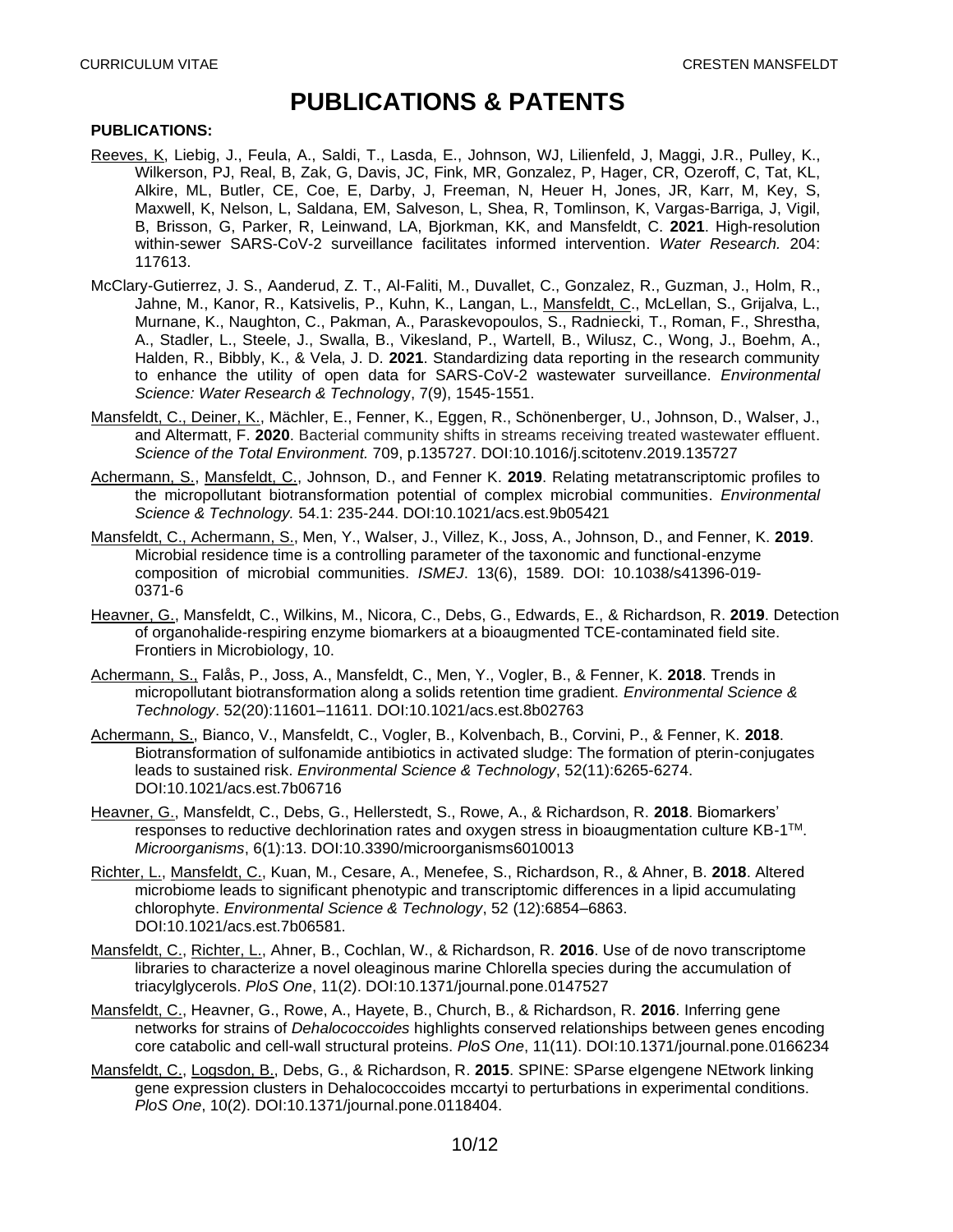- Rowe, A., Mansfeldt, C., Heavner, G., & Richardson, R. **2015**. Relating mRNA and protein biomarker levels in a *Dehalococcoides* and *Methanospirillum*-containing community. *Applied Microbiology and Biotechnology*, 99(5): 2313-2327. DOI:10.1007/s00253-014-6220-7.
- Mansfeldt, C., Rowe, A., Heavner, G., Zinder, S., & Richardson, R. **2014**. Meta-analyses of transcriptomic profiles of *Dehalococcoides mccartyi* strain 195 identify a respiration rate-related gene expression transition point and inter-operon recruitment of a key oxidoreductase subunit. *Applied & Environmental Microbiology*, 80(19):6062-6072. DOI:10.1128/AEM.02130-14.
- Heavner, G., Rowe, A., Mansfeldt, C., Pan, J., Gossett, J., & Richardson, R. **2013**. Molecular biomarkerbased biokinetic modeling of a PCE-dechlorinating and methanogenic mixed culture. *Environmental Science & Technology*, 47(8):3724-3733. DOI:10.1021/es303517s.
- Rowe, A., Mansfeldt, C., Heavner, G., & Richardson, R. **2012**. *Methanospirillum* respiratory mRNA biomarkers correlate with hydrogenotrophic methanogenesis rate during growth and competition for hydrogen in an organochlorine-respiring mixed culture. *Environmental Science & Technology*, 47(1):372-381. DOI:10.1021/es303061y.
- Rowe, A., Heavner, G., Mansfeldt, C., Werner, J., & Richardson, R. **2012**. Relating chloroethene respiration rates in *Dehalococcoides* to protein and mRNA biomarkers. *Environmental Science & Technology*, 46(17):9388-9397. DOI:10.1021/es300996c.

#### **PATENTS:**

Application No. 63/236,877. August 25, **2021**. *Mobile Continuous Low-Flow Liquid Sample Collection System.* VP CU File No. CU5666B-PPA1